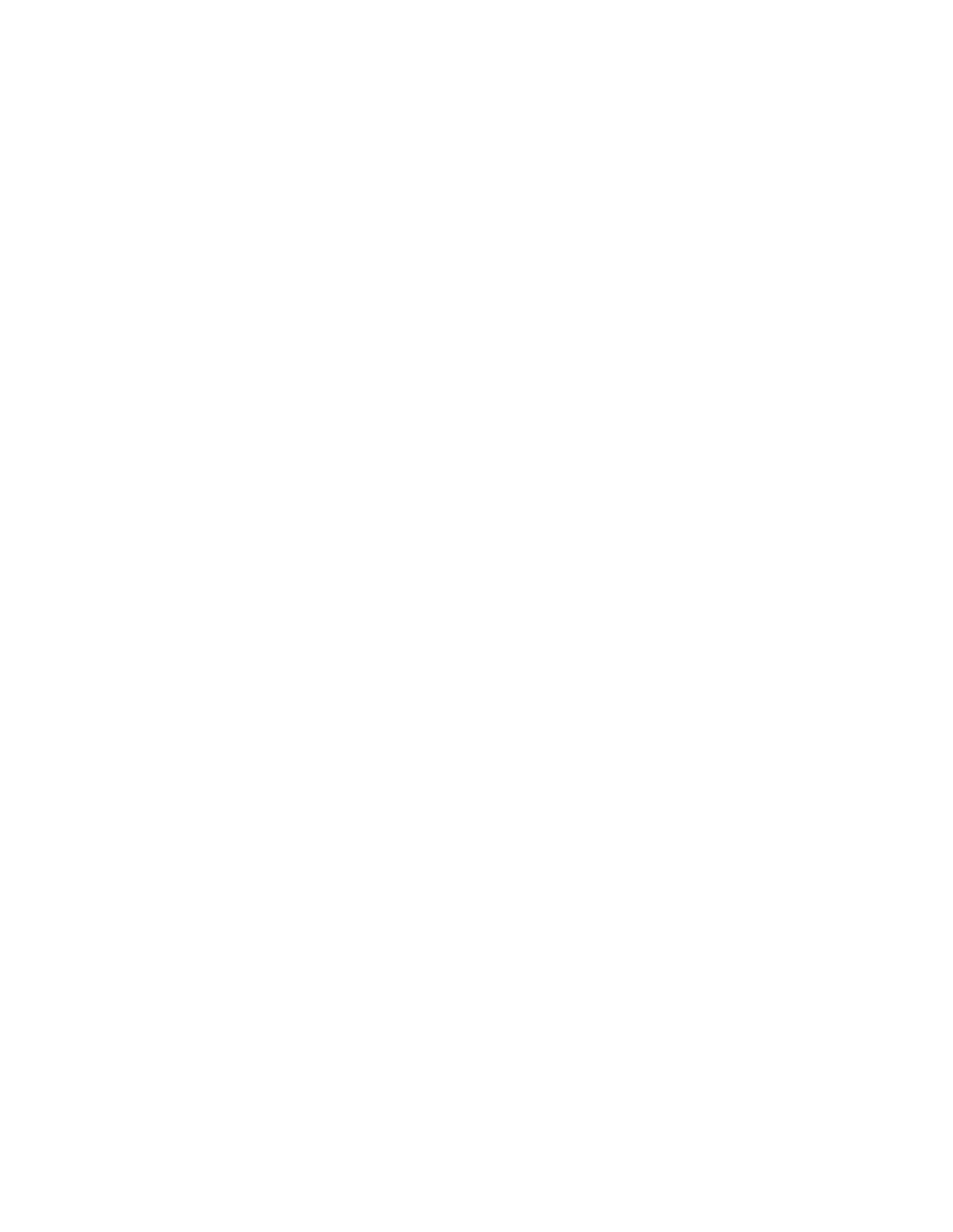

# **March 20, 2012 CONSERVATE CARRIER & EMAIL**

Mr. Wayne S. Pennell Deputy Executive Director Operations and Maintenance Maryland Aviation Administration Terminal Building, Third Floor P.O. Box 8766, BWI Airport Baltimore, Maryland 21240-0766

# **Re: Martin State Airport, Middle River, Maryland Request for on‐Airport Dump Road Area Treatment Building Location and Dump Road Area Interim Remedial Action Proposed Plan Review**

Dear Mr. Pennell,

As you know, Lockheed Martin Corporation (LMC) has proposed an Interim Remedial Action (IRA) treatment system to intercept and treat a plume of volatile organic compound (VOC)- impacted groundwater associated with the former Dump Road Area (DRA) landfill at Martin State Airport, in order to provide containment and preventing the migration of impacted DRA groundwater into Frog Mortar Creek (FMC). Due to the need to construct the treatment system as soon as possible, and the lack of suitable off-airport locations, LMC is requesting that the Maryland Aviation Administration (MAA) approve the construction of a treatment building on the footprint of the Dump Road landfill itself, on MAA's Martin State Airport property.

We have also attached a copy of the IRA Proposed Plan. LMC initiated public review of the DRA IRA by issuing the Proposed Plan at our public information session on February 8, 2012. This Proposed Plan proposes the preferred alternative (interim) remedy first introduced to MAA in October, 2010, in the draft document titled, "*Interim Remedial Action – Feasibility Study for the Groundwater Operable Unit at the Dump Road Area Site at Martin State Airport*." 

The public comment period for the Proposed Plan concluded March 8, 2012. Under separate cover letter, Lockheed Martin will provide MAA with the public comments that were received. This Proposed Plan has also been submitted for formal Maryland Department of the Environment consideration and review. The favor of MAA's reply with any comments about the Proposed Plan would be appreciated by May 1, 2012.

The remainder of this letter provides further details of: 1) the evaluations performed to identify potential off-airport treatment building locations; and, 2) the evaluations of on-airport locations and additional requirements associated with the construction of the IRA treatment building on MAA property.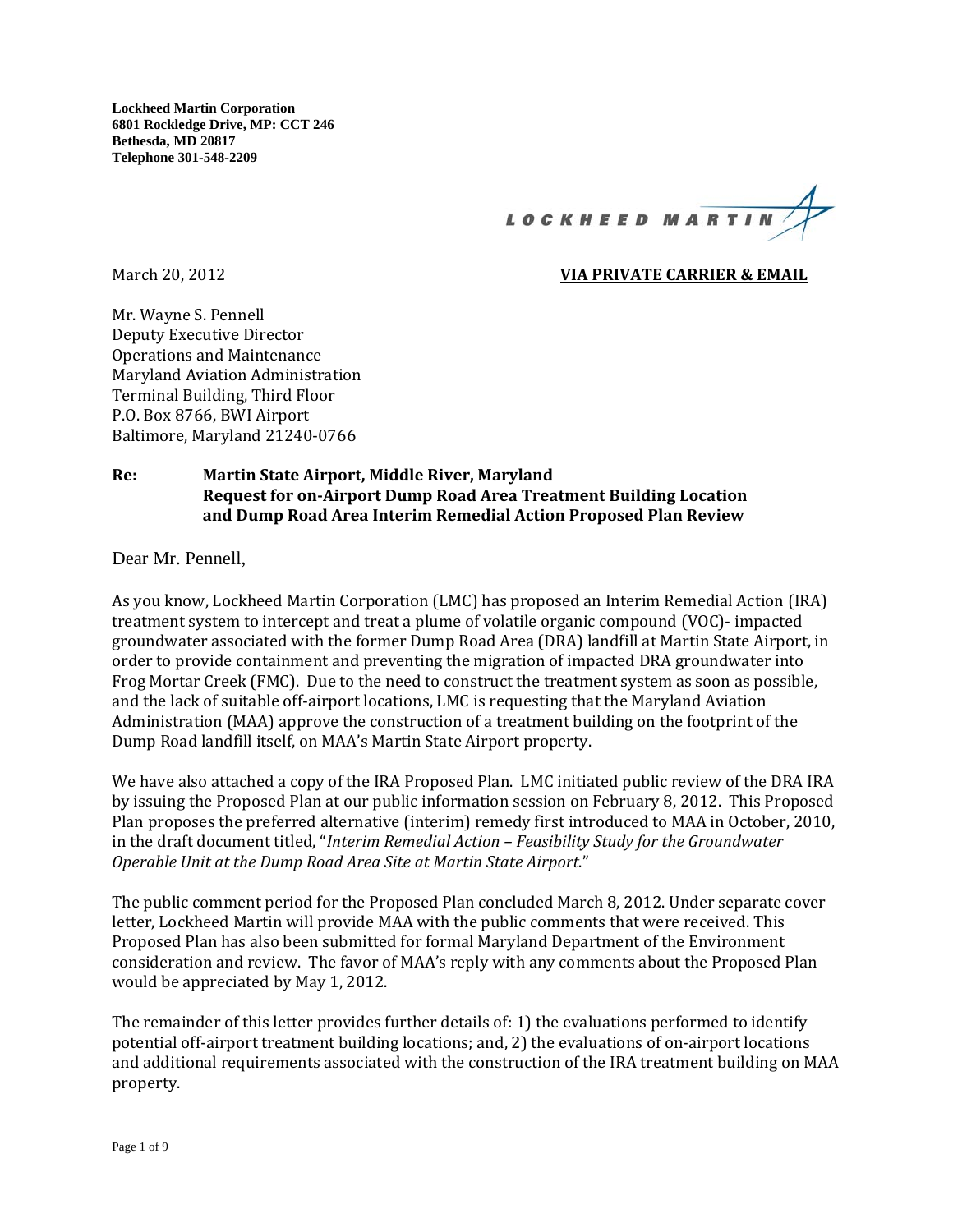LMC has evaluated several potential off-airport locations for the treatment building. These included locations that would require acquisition of land outside of MSA, as well as locations at our Middle River Complex (MRC). However, all of the off-airport locations carry significant limitations and drawbacks, and LMC believes that on-airport locations in the vicinity of the DRA offer the best combination of constructability, ease of maintenance, and achievable schedule to expedite construction of the DRA IRA and prevent the discharge of VOCs to FMC.

# **Background**

The DRA at MSA is the location of a 22-acre landfill associated with former industrial operations. The land is currently owned by MAA, and a portion is leased from the MAA by the United States Federal Government (through the National Guard Bureau) for use by the Maryland Air National Guard (MDANG).

Groundwater in the DRA is impacted by volatile organic compounds  $(VOCs)$ , including trichloroethene (TCE) and associated breakdown products, 1,4-dioxane, and heavy metals. The plume is currently migrating towards FMC, a tidal estuary of Chesapeake Bay. It is our understanding that the Maryland Department of the Environment (MDE) will publish a swimming advisory on their website for a portion of FMC adjacent to the DRA shoreline due to detected concentrations of vinyl chloride in surface water. Signs warning of the advisory are expected to be installed along the shoreline sometime this spring.

The Dump Road IRA will consist of a groundwater extraction and treatment system. A line of 16 extraction wells will be installed between the landfill area and Frog Mortar Creek on the east side of the DRA, as shown on **Figure 1**. The land is wooded, and includes ponds and wetlands within the Chesapeake Bay Critical Area. The current 30% design of the IRA assumes the off airport construction of a treatment building to house the process components of the treatment system. The design calls for an engineered steel building with approximately 14,400 square feet of floor space (80 feet wide by 180 feet long), with a roof peak 26 feet above the floor slab.

> *Due to its size, Figure 1 appears on the next page This rest of this page is intentionally blank*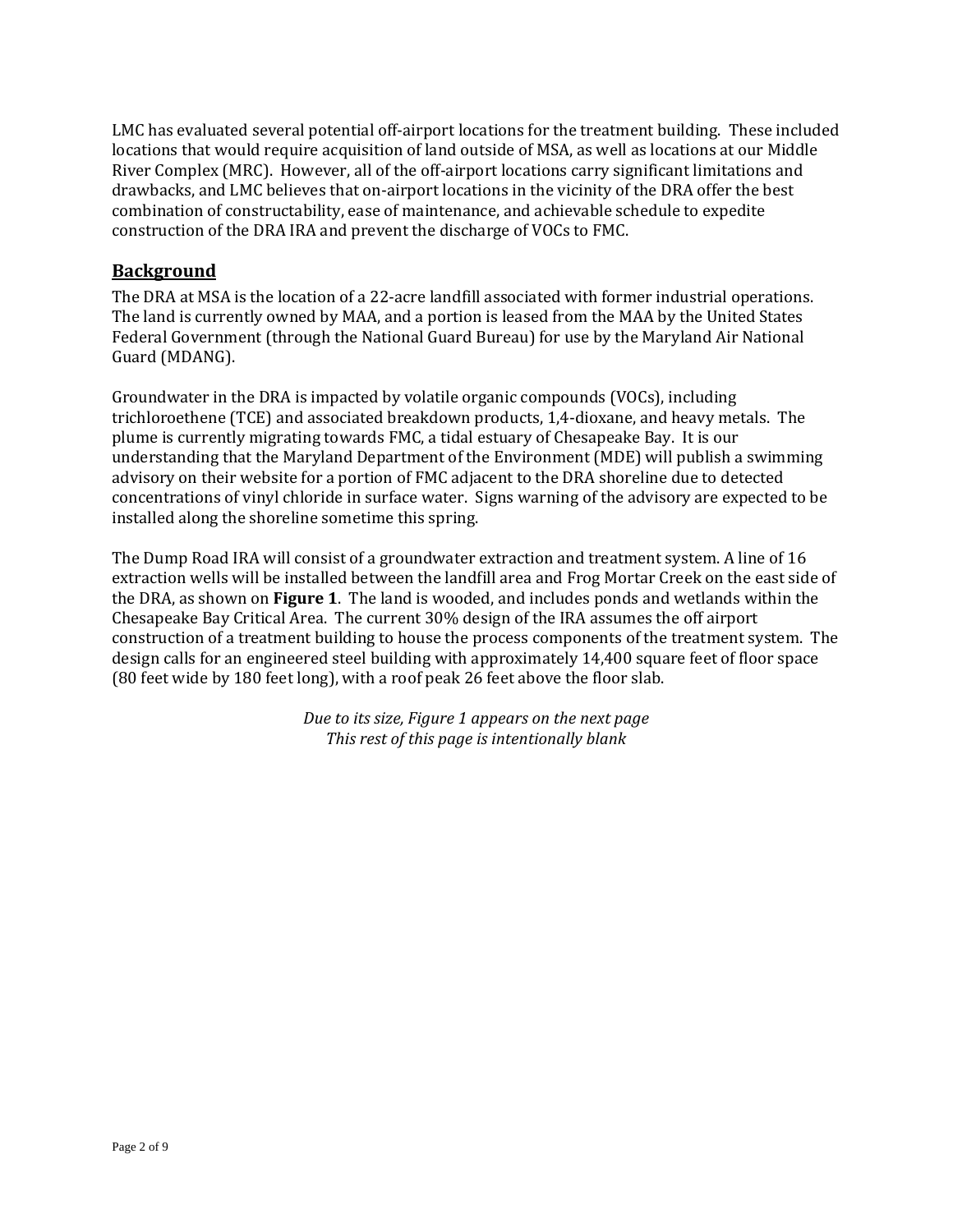

FIGURE 1 - CURRENT 30% DESIGN PUMP STATION AND PIPING LAYOUT (TREATMENT BUILDING AT AN OFF-AIRPORT LOCATION)

Should the location of the treatment building be some distance from the extraction wells, it will require the construction of a pump station within the DRA (a structure approximately 25 feet square and 15 feet tall) where extracted groundwater from the wells would be pumped for collection. The consolidated flow would then be pumped to the remote treatment building. The treatment steps in the current design include metals removal, air stripping to remove VOCs, activated carbon for the offgas treatment, a chemical oxidation system for destruction of 1,4dioxane, and ion exchange for final metals treatment prior to a surface water discharge. Discharge to a publicly owned treatment works (POTW) via sanitary sewer has been discouraged by Baltimore County, and LMC understands that a permit for a POTW discharge would only be granted as a last resort.

Operating staff will require daily access to the treatment building. Regular deliveries of treatmentrelated chemicals and daily maintenance will also be required at the treatment building, as well as occasional access to replace vapor- and liquid-phase activated carbon and removal of accumulated solids generated by the metals-removal step.

The DRA groundwater has elevated concentrations of iron and manganese which will likely lead to significant solids buildup in the raw water piping, requiring frequent maintenance to keep the lines clear. Cleaning could include "pigging," chemical flushes, water jetting, or a combination of techniques. Numerous closely-spaced manhole structures are planned along the entire length of the conveyance piping route between the pump station and the treatment building to provide access for manual cleaning.

Ideally, the treatment building should be located as near as possible to the DRA in order to mitigate the risks and maintenance challenges associated with pumping impacted groundwater long distances.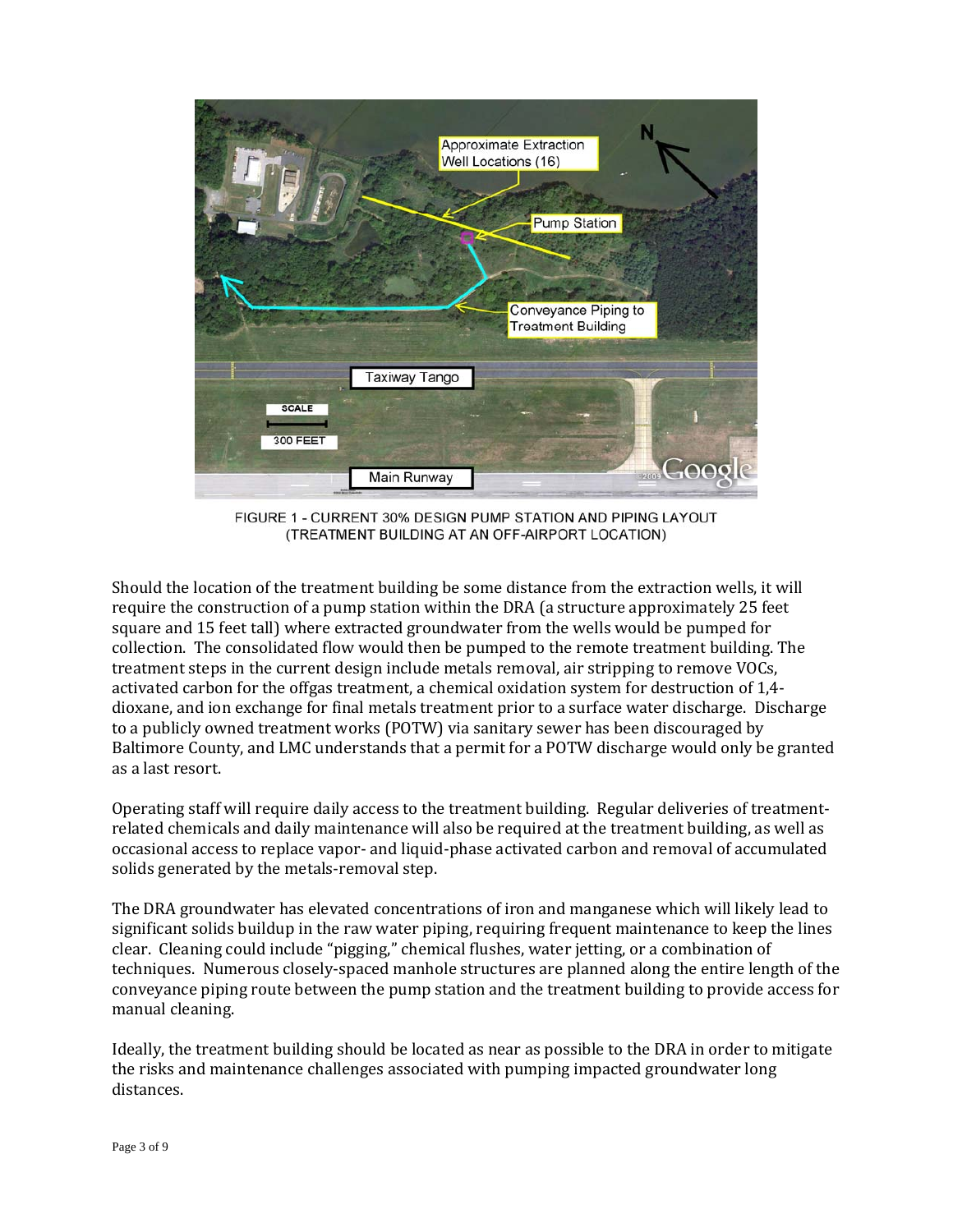# **Off airport Alternatives**

LMC has evaluated several potential off-airport locations for the treatment building. These included locations that would require acquisition of nearby land outside of MSA, as well as locations at our Middle River Complex (MRC).

LMC performed a local real estate market survey to identify potential off-airport properties that could be acquired for construction of the treatment building. The nearest potentially-suitable private property for locating the treatment plant is located approximately 4,000 feet to the north on Lynbrook Road, while the nearest potentially-suitable parcel that is for sale is over a mile away on Eastern Boulevard. The nearest available parcel at MRC is almost two miles (by pipeline) from the DRA. 

The real estate market survey focused on three nearby parcels that were under consideration for acquisition. A local real estate broker was commissioned to approach the property owners to evaluate their interest in selling their property. One property owner refused to meet with the broker; the second property was less desirable because it was leased by multiple tenants, and was likely too small to efficiently fit the treatment building footprint; and the third parcel, located on Lynbrook Road, was part of a larger occupied parcel and the owner was unwilling to sell or subdivide the parcel.

An evaluation of the technical and engineering pros and cons of the various off airport locations was also performed, including the potential parcel on Lynbrook Road and locations at MRC. Piping distances between the pump station in the DRA and the various treatment building locations ranged between 4,000 ft and 11,000 ft. The evaluation of the off-airport alternatives considered piping installation in open trenches between the treatment building and the pump station, as well as an alternative that utilized directional drilling from MRC, under the airport facilities, and ending in the DRA. All the off-airport locations had significant drawbacks, including:

- Long piping runs conveying contaminated groundwater through the entire National Guard Bureau Federal leasehold and along public roads (Lynbrook Road or Eastern Boulevard), or just inside the Martin State Airport northern fence line parallel to Eastern Boulevard in order to reach properties at MRC. These lines will likely require frequent access for cleaning, and long piping distances increase the potential for leaks or damage, with associated potential off airport releases of contaminated water;
- Locations closest to the DRA are at least 4,000 feet away (on Lynbrook Road) and require acquisition of land that is currently not for sale;
- Maintenance situations could entail three teams operating simultaneously in widely spaced locations (inside the treatment building, along the conveyance piping route, and at the extraction wells/pump station), resulting in a large number of maintenance personnel accessing various areas of MAA and MDANG facilities;
- Significant length of return piping for treated water discharge to Frog Mortar Creek outside of the Federal leasehold; and
- Costs over the life of the treatment system will likely increase with distance due to increased construction and long-term maintenance costs.

However, all of the off-airport locations carry significant limitations and drawbacks, and LMC believes that on-airport locations in the vicinity of the DRA offer the best combination of constructability, ease of maintenance, and achievable schedule to expedite construction of the DRA IRA and prevent the groundwater discharge of VOCs to FMC.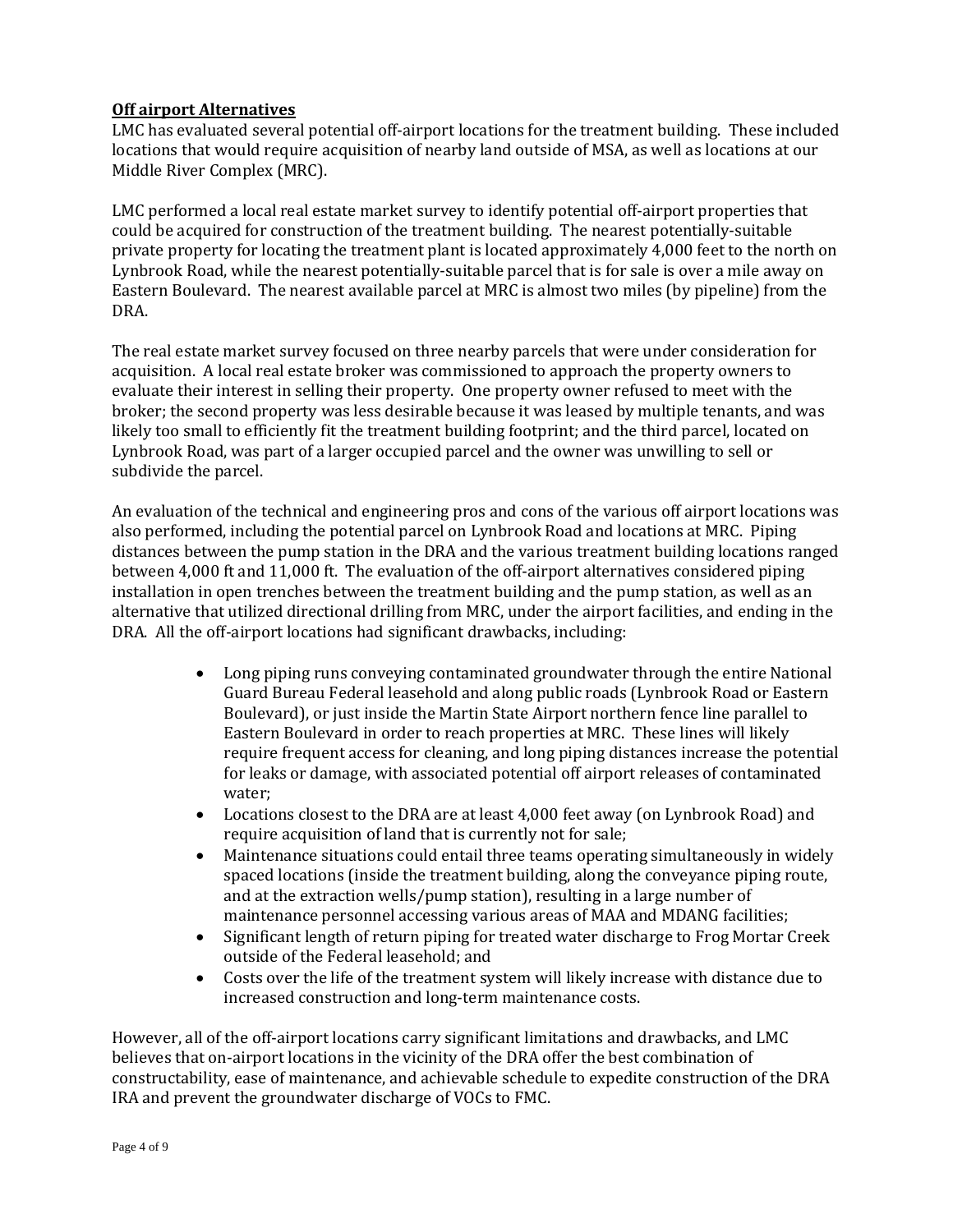# **Proposed On airport Alternatives**

In consideration of the difficulties associated with locating the treatment building on a parcel off airport property, three on-airport treatment building alternatives have been evaluated.

Potential on airport locations for the treatment building are shown on **Figure 2**. They include:

- Alternative 1: MAA-owned parcel near the DRA on the National Guard Bureau leasehold;
- Alternative 2: MAA-owned land in the DRA adjacent to the planned IRA extraction wells; and
- Alternative 3: MAA-owned land in the DRA, but south of the landfill footprint.

|                                                                                                                         |                                                                        | <b>Approximate Extraction</b><br><b>Well Locations (16)</b> |                                                                                             |
|-------------------------------------------------------------------------------------------------------------------------|------------------------------------------------------------------------|-------------------------------------------------------------|---------------------------------------------------------------------------------------------|
| <b>Alternative 1</b><br><b>Within National Guard</b><br><b>Bureau Federal Leasehold</b><br>$\sigma_{\Phi_{\mathbf{r}}}$ | E<br><b>Alternative 2</b><br>Adjacent to<br>Extraction<br><b>Wells</b> |                                                             | <b>Federal Lease Line</b><br>Alternative 3<br>South of Current<br><b>Landfill Footprint</b> |
|                                                                                                                         | <b>March 24</b>                                                        | Taxiway Tango                                               | BUILDING RESTRICTION LINE (30 FT AGL)<br>710 FEET FROM RUNWAY CENTERLINE                    |
| <b>SCALE</b><br><b>300 FEET</b>                                                                                         |                                                                        |                                                             |                                                                                             |
|                                                                                                                         |                                                                        | Main Runway                                                 | Goog                                                                                        |

FIGURE 2 - PROPOSED ON-AIRPORT TREATMENT BUILDING LOCATIONS

LMC understands that there are challenges common to all three on-airport locations, including:

- All locations likely require modification to the Airport Layout Plan (ALP), and the need to obtain FAA approval;
- Daily access for maintenance staff and periodic deliveries through the MDANG security portal will be necessary;
- Utilities such as potable water, sanitary sewer, power, and natural gas will need to be conveyed long distances from off the airport property, or access to MDANG utilities will need to be negotiated;
- Due to the proximity of the airport runway and Taxiway Tango, airport safety concerns need to be mitigated both during construction and for the permanent siting of the structure; and
- All three sites are located within the Chesapeake Bay Critical Area, and require significant clearing, grading, and addition of impervious surface. These impacts will likely require mitigation at an off-airport location.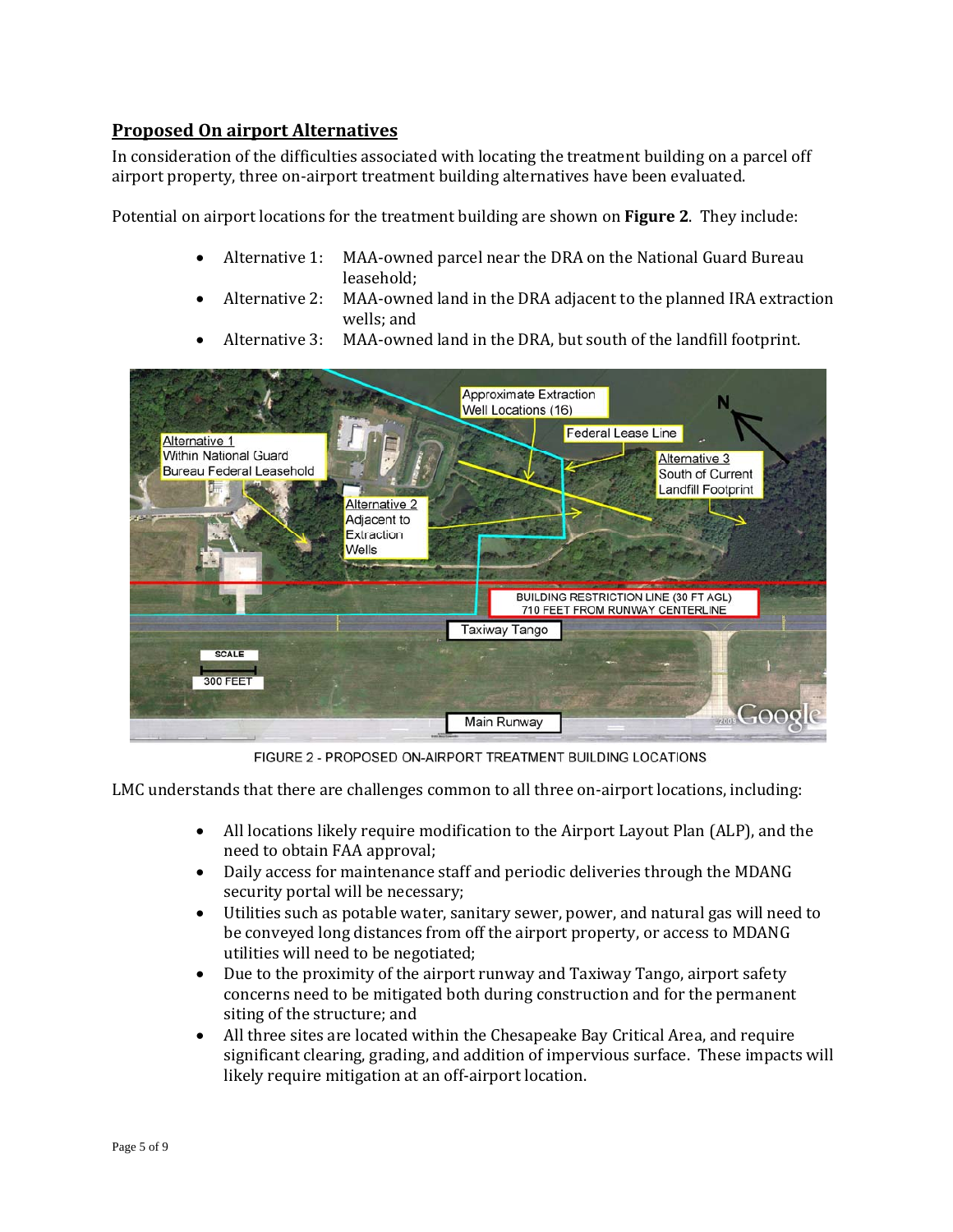Conversely, all three sites also offer definite advantages when compared to any off-airport location:

- Short piping runs from the extraction wells to the treatment building, easing maintenance and reducing the potential for leaks or damage;
- The sites are in a remote area with no nearby residences and a strong security presence;
- Frog Mortar Creek is very close by for surface water discharge of treated water;
- All system components would be located on state-owned land, likely streamlining the permitting process because the State of Maryland would have sole jurisdiction; and,
- All maintenance tasks would be confined to a relatively small area of the site, streamlining staffing and oversight tasks.

Additional advantages and disadvantages unique to each location are discussed below.

# **Alternative 1**

Alternative 1 would place the treatment building close to the DRA, in the southern portion of the National Guard Bureau Federal leasehold (Figure 2). Groundwater pumped from the extraction wells would be consolidated in a pump station, and from there pumped to the treatment building location. 

Beyond the advantages common to the three on airport alternatives, Alternative 1 has an additional benefit: 

> • No waste is believed to be buried at Alternative 1 location, simplifying the process of designing and constructing the treatment building at this location (compared to Alternative 2).

Disadvantages of this alternative include:

- The proposed treatment plant location within the National Guard Bureau Federal leasehold would require modifying a Federal lease between the United States Government and MAA. It is unknown how readily such a modification could be accomplished, if at all; and
- The treatment plant would occupy an area within the MDANG footprint; the area would be unavailable to MDANG for any other use.

#### **Alternative 2**

Alternative 2 would place the treatment building in the DRA within the landfill footprint, immediately adjacent to the row of extraction wells that will be installed to intercept the groundwater plume (Figure 2). The extraction wells would pump groundwater directly to the treatment building; no pump station would be required.

Specific advantages of this alternative include:

- Very short piping runs from the extraction wells to the treatment building, easing maintenance and reducing the potential for leaks or damage;
- The pump station can been eliminated: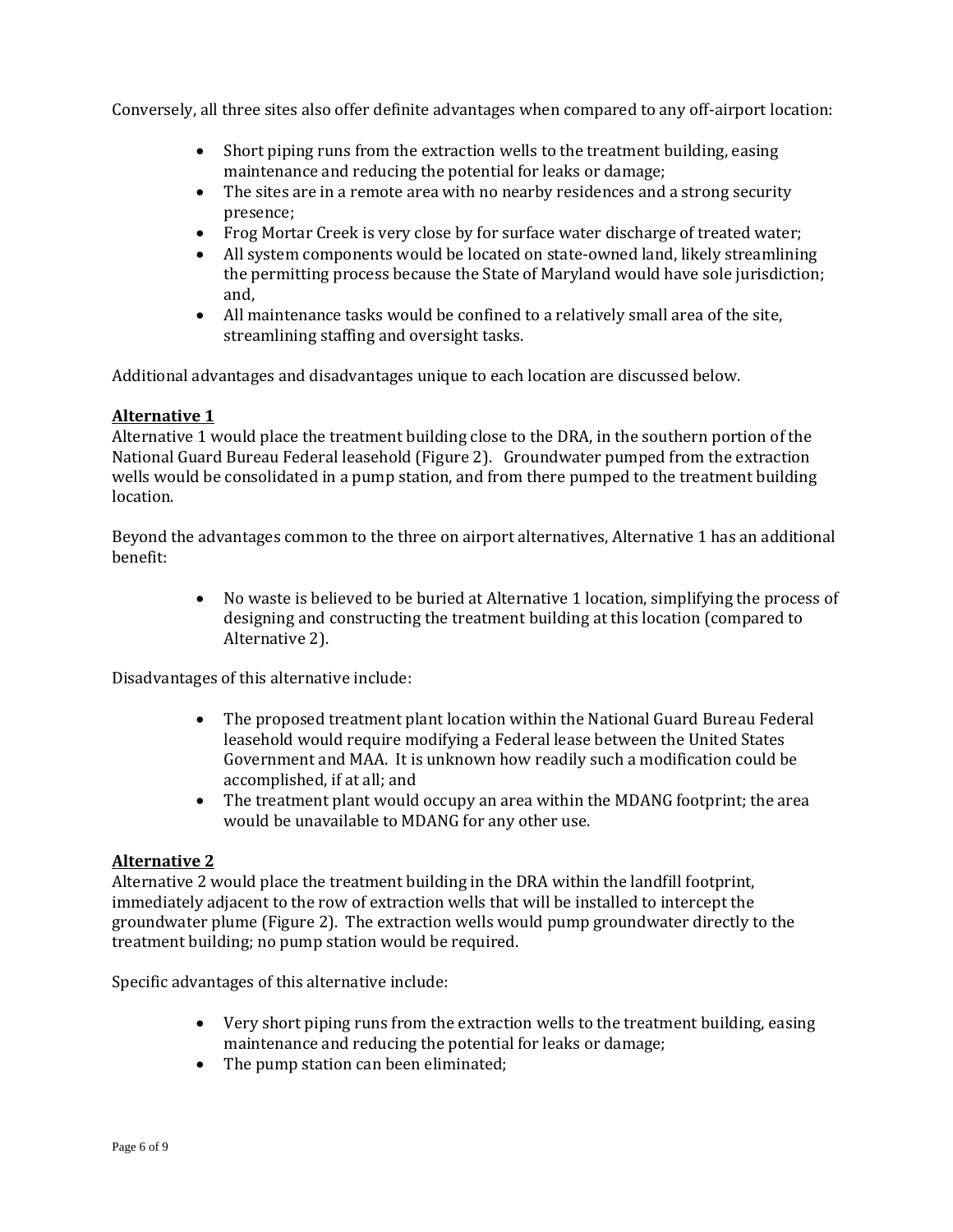- This location will likely require the removal of fewer trees than Alternatives 1 and 3, and therefore will likely be favored by the stakeholders over Alternatives 1 and 3; and,
- This location offers a direct discharge of treated water to FMC, and will be accomplished outside of the Federal leasehold.

However, this location has a significant disadvantage when compared to Alternatives 1 or 3:

• The treatment building would be located within an area with significant quantities of buried waste, as well as impacted groundwater. Special foundation design may be required, a vapor barrier will be necessary beneath the building, and some consideration will need to be placed on either removing the waste material prior to construction, consolidating it and capping it in place, or some combination.

# **Alternative 3**

Alternative 3 would place the treatment building in the DRA south of the landfill footprint, at a location beyond the limits of landfilled waste (Figure 2). In many ways this alternative is similar to Alternative 1. The pump station would be required, and the distance from the pump station to the treatment building is approximately the same for each alternative.

Advantages and disadvantages of Alternative 3 are similar to Alternative 1, with the exception of the need to modify a Federal lease between the United States Government and MAA, since Alternative 3 is not within the National Guard Bureau Federal leasehold.

The advantages include:

- Constructing beyond the limits of waste simplifies the process of designing the treatment building at this location (compared to Alternative 2); and
- This location offers a direct discharge to FMC, accomplished outside of the Federal leasehold.

The primary disadvantage of this location is related to environmental concerns:

• The site is located within the Chesapeake Bay Critical Area, and requires more clearing, grading, and tree removal than Alternatives 1 and 2. Nearby wetlands may also complicate permitting requirements.

#### **Summary**

As demonstrated above, LMC has carefully evaluated potential off-airport locations for constructing the IRA treatment building, but the drawbacks of constructing off-airport are significant, and may also delay implementation of the IRA and our ability to prevent migration of VOCs into Frog Mortar Creek in a timely manner.

*Based on our review of the on airport options, Alternative 2 adjacent to the extraction wells and off the Federal leasehold has clear advantages over Alternatives 1 and 3, and we believe any disadvantages can be managed. Given these considerations, LMC is requesting MAA approval to locate the treatment building adjacent to the extraction wells. A possible building layout is shown below on Figure 3:*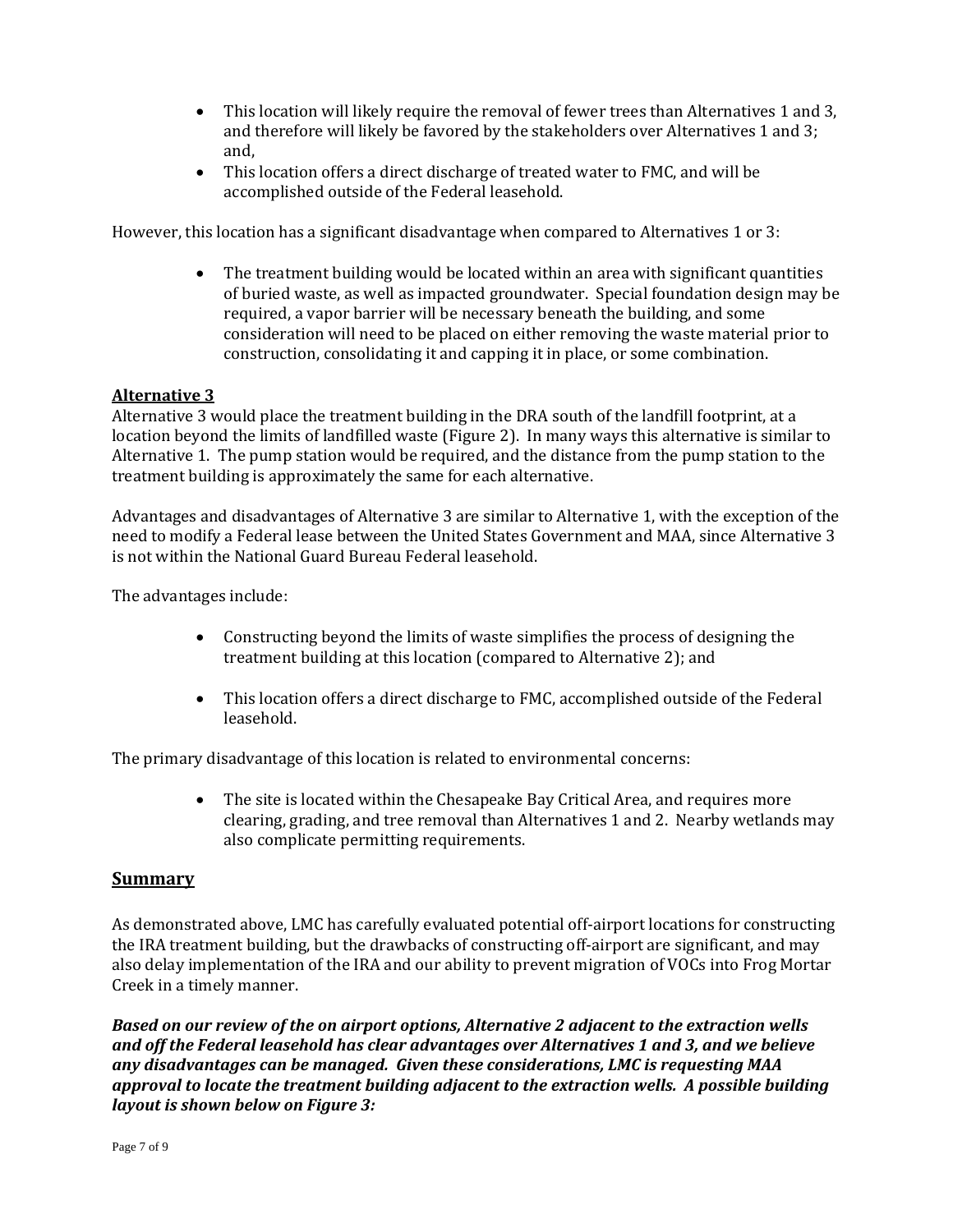

FIGURE 3 - PROPOSED ON-AIRPORT LOCATION FOR TREATMENT BUILDING

LMC is committed to working with MAA to expedite the approval of Alternative 2 as a location for the treatment building, including supporting any permitting requirements and incorporating any design changes necessary to meet the requirements of the FAA, MAA, MDANG, and MDE.

LMC also recognizes that there will be numerous permitting, design, and construction elements that will require coordination and cooperation in order to receive the necessary approvals and complete construction in a timely manner. These include:

- Building design elements. Currently the IRA design calls for an engineered steel building, approximately 80 feet wide, 180 feet long, and 26 feet tall at the roof peak above the floor slab. The building would rest on a footprint approximately 120 feet wide and  $280$  feet long (approximately  $34,000$  square feet) in order to provide the necessary space for parking, deliveries, and maintenance.
- **Cleared area/tree removal.** In addition to the 34,000 square feet of site impact represented by the building footprint, an additional 90,000 square feet of clearing and road improvements are expected to provide access to the treatment building from the end of the paved portion of Lynbrook Road, as well as permanent access paths to each of 16 extraction wells.
- **Wildlife impacts.** LMC recognizes that there may be limitations to on airport construction from the possible presence of the least tern, as well as nesting bald eagles on the MDANG parcel. We believe that we can construct the treatment building on airport without impacts to these species.
- **Utilities.** The treatment building will require potable water, sanitary sewer, electric power (480-volt, 3-phase, 700-amp service), and natural gas. These could be obtained from MDANG if they have sufficient capacity and approvals can be obtained, or new service lines could be brought on-airport from Eastern Boulevard.